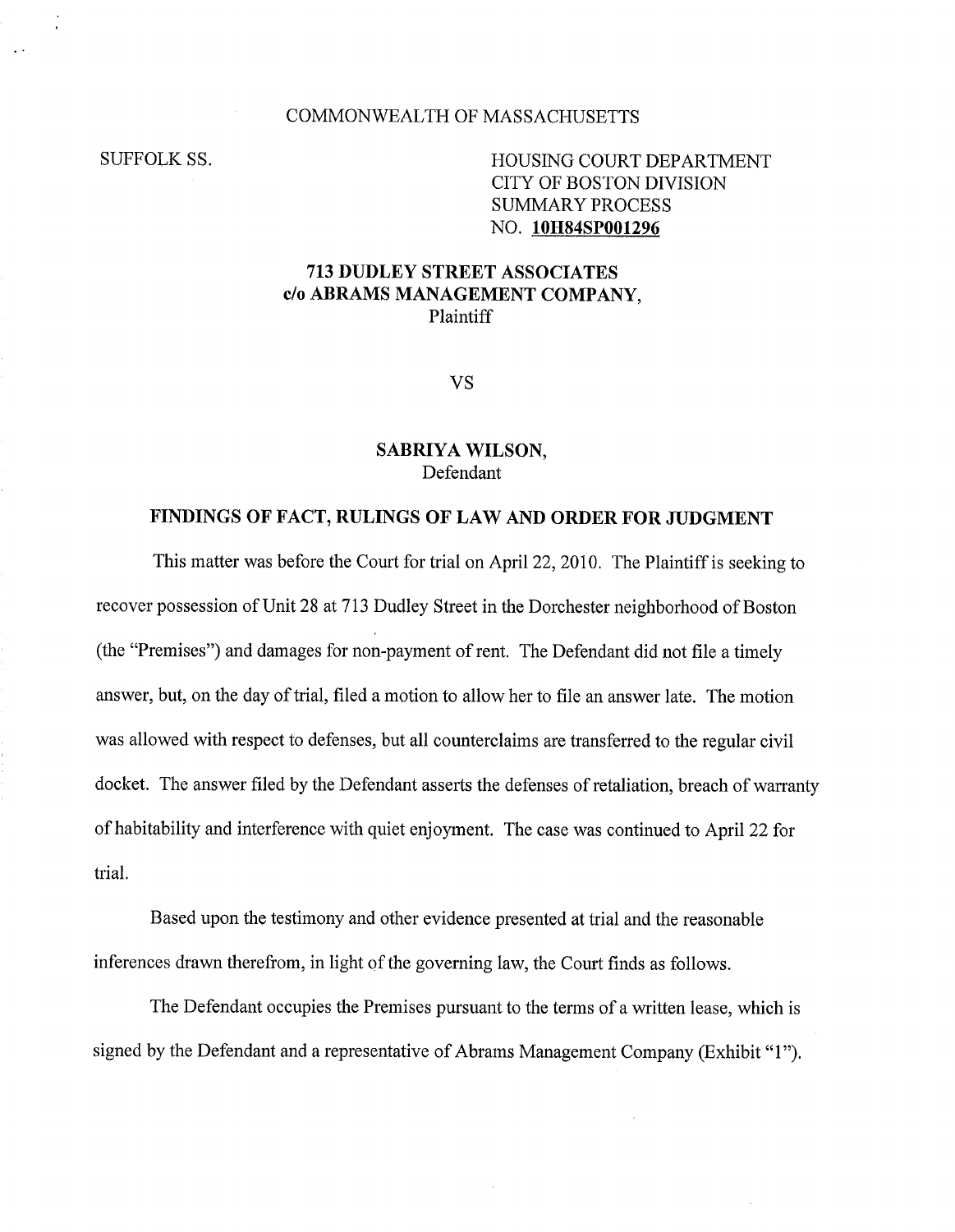The lease took effect and the tenancy began in March 2008. The Premises are part of a larger residential complex which receives low income tax credits pursuant to both federal and state programs. (Exhibit "1"). The lease took effect and the tenancy began in<br>residential complex which receives low income<br>programs. (Exhibit "1").<br>Kimberly Parker, the property manager

Kimberly Parker, the property manager, testified that the rents are determined by MassHousing at thirty percent of the tenant's total adjusted gross income. The household income and composition of all tenants are re-certified by MassHousing on an annual basis. The Court credits Ms. Parker's testimony.

The occupancy agreement between the Plaintiff and Defendant provides that the Defendant is required to provide information to the management for re-certification on an annual basis. The Defendant is also required to pay any resulting re-adjustment in the rent based on the re-certification. (Exhibit "1," paragraph  $H(1)(a)$ ). If the Defendant fails to re-certify, management can implement the increase without providing any further written notice to the tenant. (Exhibit "1," paragraph  $H(1)(a)$ ). In addition, management can terminate the Defendant's participation in the subsidy. In such an instance, the tenant must be given notice and an opportunity to discuss the termination. (Exhibit "1," paragraph  $I(2)$ ).

In 2009, the Defendant's rent was \$79.00 per month. (Exhibit "8"). In October and November 2009 the Plaintiff sent the Defendant reminder notices regarding the annual recertification and requested that she contact management in this regard before January 10, 2010. (Exhibits "2" and "3"). A third notice was sent to the Defendant on December 1, 2010, informing her that if she did not respond before March 1, 2010, the Plaintiff had the right to terminate her subsidy and collect the market rent, without any further notice. (Exhibit "4").

2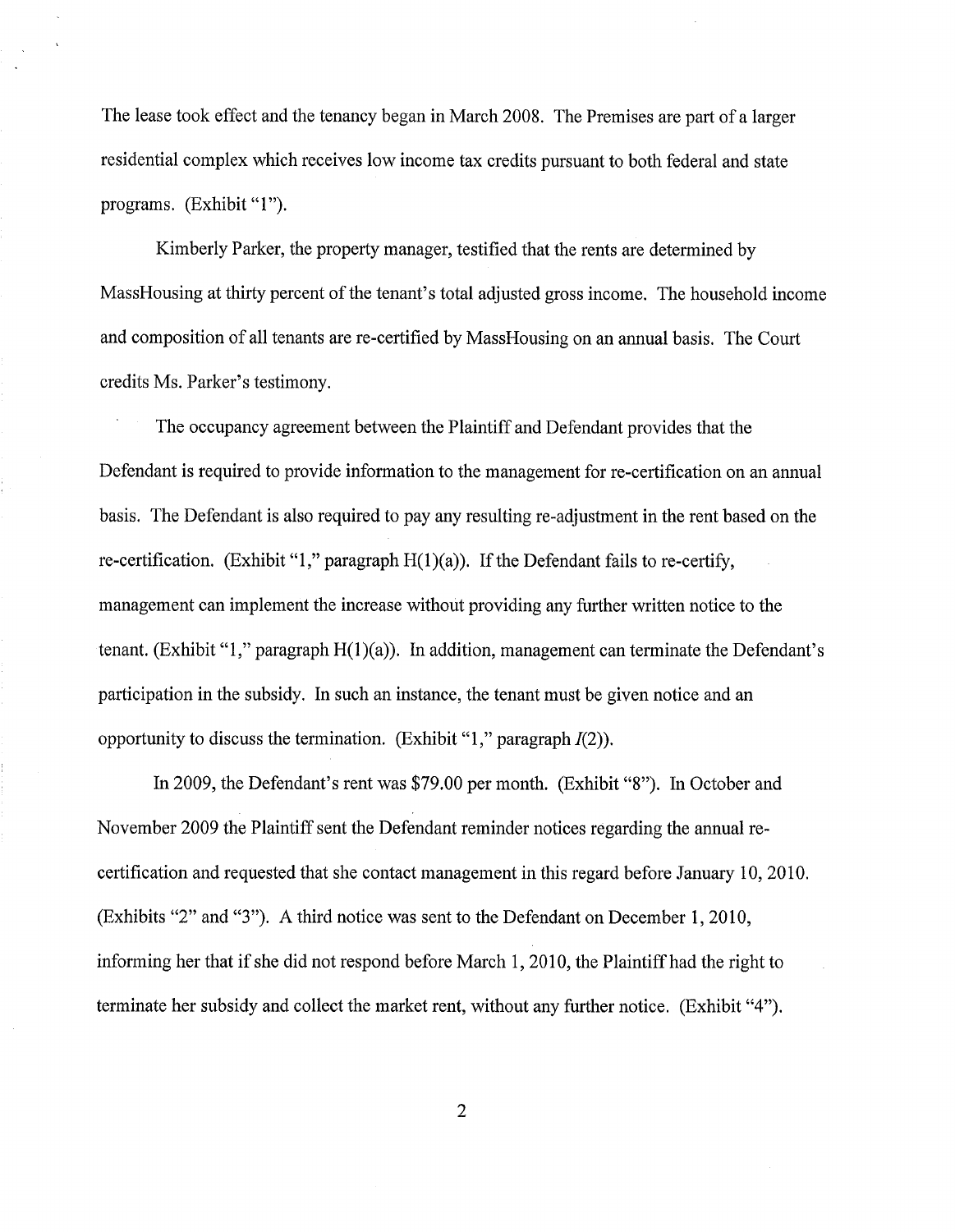The Defendant appeared at the management office on February 5, 2010 and submitted information regarding re-certification. As a result, the Defendant's rent was established at \$303.00 per month.

As of February 1, 2010, the Defendant owed \$112.00 in past due rent. On February 19, the Plaintiff caused the Defendant to receive a notice to quit for non-payment of rent dated February 17, 2010. (Exhibit "5"). Although the notice to quit informs the Defendant that she had the right to discuss the issue of non-paymentwith the Plaintiff, Cassandra Phillip, the assistant property manager, testified that she had no communication from the Defendant in response. The Court finds that the notice to quit was received by the Defendant and was legally sufficient to terminate her tenancy.

The Defendant did not complete the paperwork for re-certification before March 1, 2010 and on March 9, 2010, the Plaintiff sent the Defendant a notice requesting that she come in and do so. (Exhibit "6"). The notice also informed the Defendant that her subsidy had been terminated as of March 1, 2010 and her rent increased. (Exhibit "6"). the paperwork for re-certification<br>the Defendant a notice requesting<br>formed the Defendant that her sub-<br>rent increased. (Exhibit "6").

On March 12, 2010, the Defendant still had not responded to the March 9 notice and the Plaintiff sent her a notice stating that, as a result of her failure to complete re-certification, rent had been established at the market rate of \$1,457.00. (Exhibit "7"). This notice further stated that, in accordance with the provisions of the rental agreement, the market rate rent would be charged for the month of March 2010 and that the Defendant's failure to contact the Plaintiff by March 16, 2010 would result in legal action. (Exhibit "7").

The Court finds that if the Defendant had completed her re-certification in a timely manner, her rent would have been established at \$303.00 per month.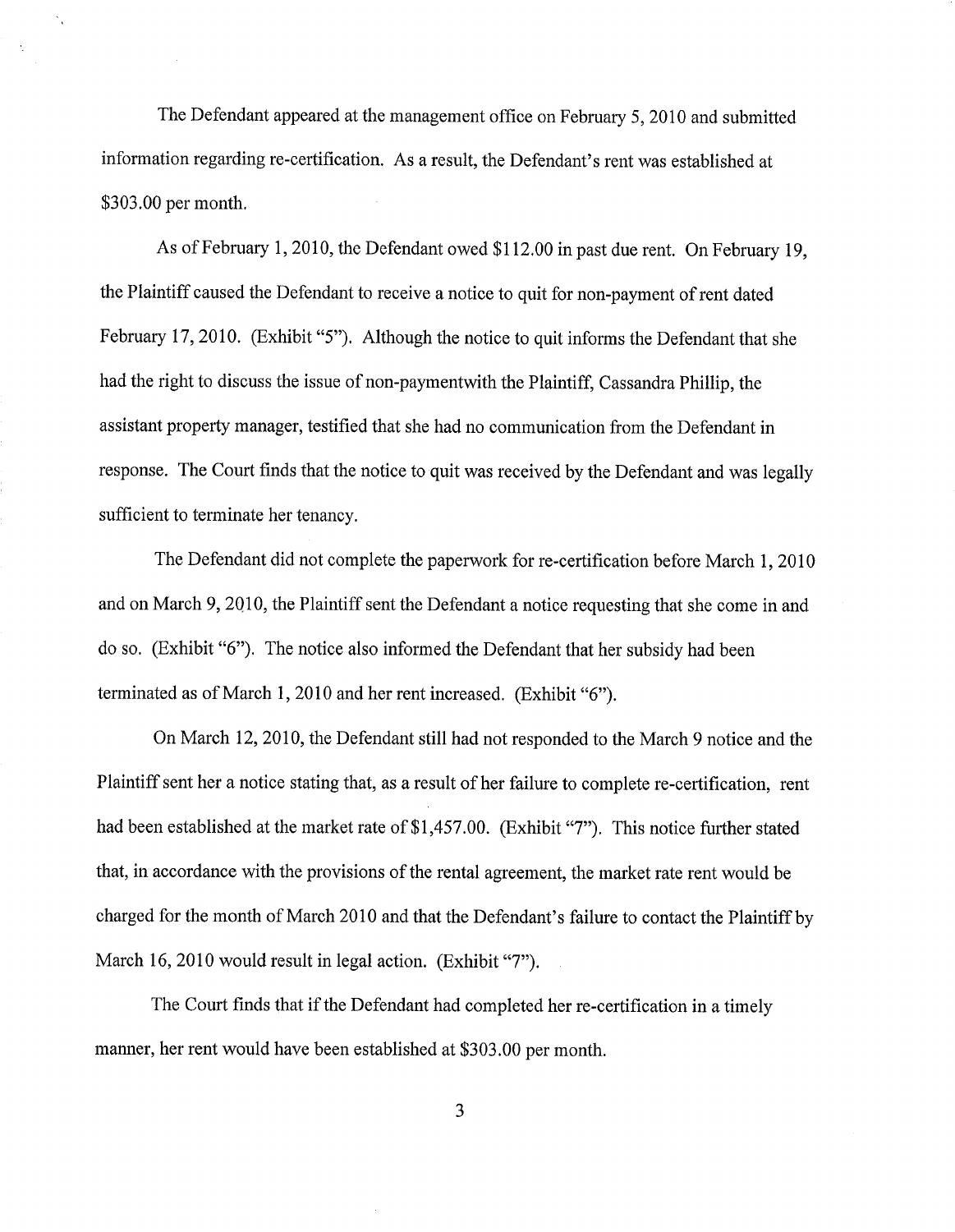The Court further finds that the Plaintiff was justified in implementing the proposed increased rent of \$303.00 per month effective March 1, 2010 and that, while the Plaintiff may have been permitted to terminate the Defendant' subsidy under the lease (Exhibit "1"), the lease requires the Plaintiff to give the Defendant notice of the proposed termination and an opportunity to discuss same. The Plaintiff failed to comply with the provisions of paragraph  $I(2)$  and offer the Defendant an opportunity to discuss the proposed termination. Accordingly, the Court finds that the Plaintiff has established a *prima facie* case for possession and damages in the amount of \$718.00, subject to the Defendant's defenses of retaliation, breach of warranty of habitability and interference with quiet enjoyment.

The Defendant testified that there were conditions at the Premises that breached the warranty of habitability and that the Plaintiff was aware of those conditions and failed to undertake repairs.

The Defendant testified that there was mildew in her bathroom, that the bedroom window was not weather tight and that there were water stains on the ceiling. She testified that these conditions were resolved last week, but that the Plaintiff had known about them since the inception of her tenancy because she spoke to Steve, Mike, Cassandra and Kim constantly about them. The Court does not credit this testimony and notes that since the inception of her tenancy in 2008, there have been three other Summary Process actions against the Defendant for nonpayment of rent and the Defendant did not raise the issue of conditions in any of the prior actions.' Plaintiff has est:<br>
), subject to the l<br>
ence with quiet  $\epsilon$ <br>
The Defendant t<br>
y of habitability<br>
ke repairs.<br>
The Defendant t<br>
weather tight ar<br>
mos were resolve<br>
on of her tenancy<br>
The Court does n<br>
there have been<br>
t o

<sup>&</sup>lt;sup>1</sup>See 08H84SP003787 commenced in September 2008, 09H84SP001267 commenced in March 2009 and 09H84SP003001 commenced in August 2009.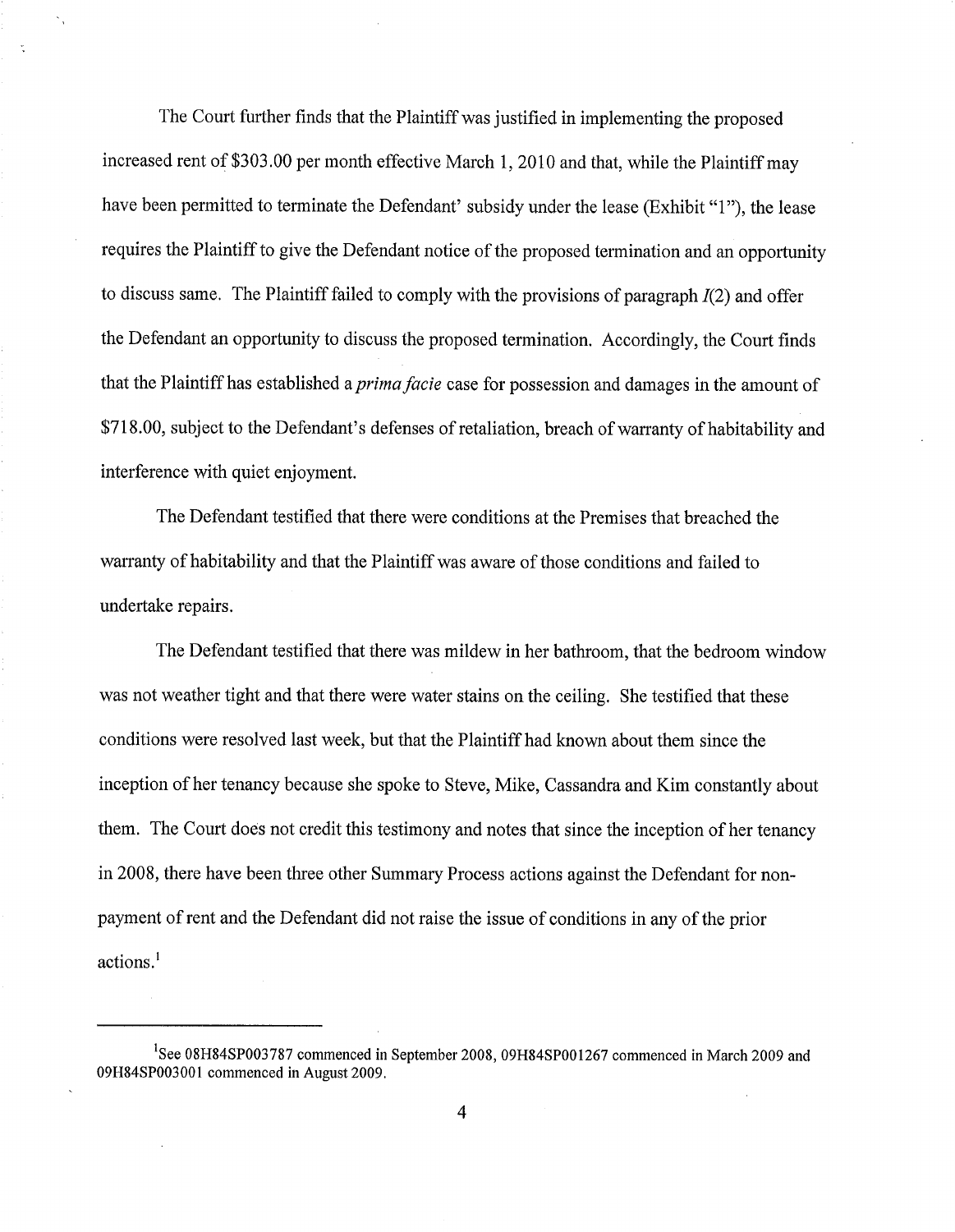The Defendant testified that she contacted the City of Boston Inspectional Services Department ("ISD") in late March 2010 and that they issued an abatement order to the Plaintiff. The Court credits the Defendant's testimony that she contacted ISD in March but does not credit her testimony that an abatement order was issued. The Court finds that the earliest time that the Plaintiff could have been aware of the conditions at the Premises was late March 2010, after the service of the notice to quit, but prior to the commencement of this action.

Finally, the Defendant testified that her failure to execute the re-certification documents and to pay use and occupancy for March and April had nothing to do with the subsidy, it was simply because she wanted a three bedroom unit. The Defendant acknowledged she had been informed that there were no three bedroom units available at the development. The Court credits this testimony.

To defend against a claim for possession based upon a claim of breach of warranty of habitability, the Defendant, must prove that there was a material breach of the implied warranty of habitability.

The Court finds that the conditions identified by the Defendant do not constitute a material breach of the warranty of habitability and, even if they did, the Plaintiff was not aware of the conditions until after the Defendant was behind in her rent payment

Except in a case where the eviction is based on non-payment of rent, a tenant, asserting a defense of retaliation is entitled to a rebuttable presumption that the landlord retaliated against the tenant if the landlord served the tenant with either a written notice to quit or a notice increasing the tenant's rent within six months of the tenant having engaged in a protected activity. This case is based on the Defendant's non-payment of rent. The Defendant is not d the tenant with either a written notice to<br>hin six months of the tenant having engag<br>the Defendant's non-payment of rent. Th

5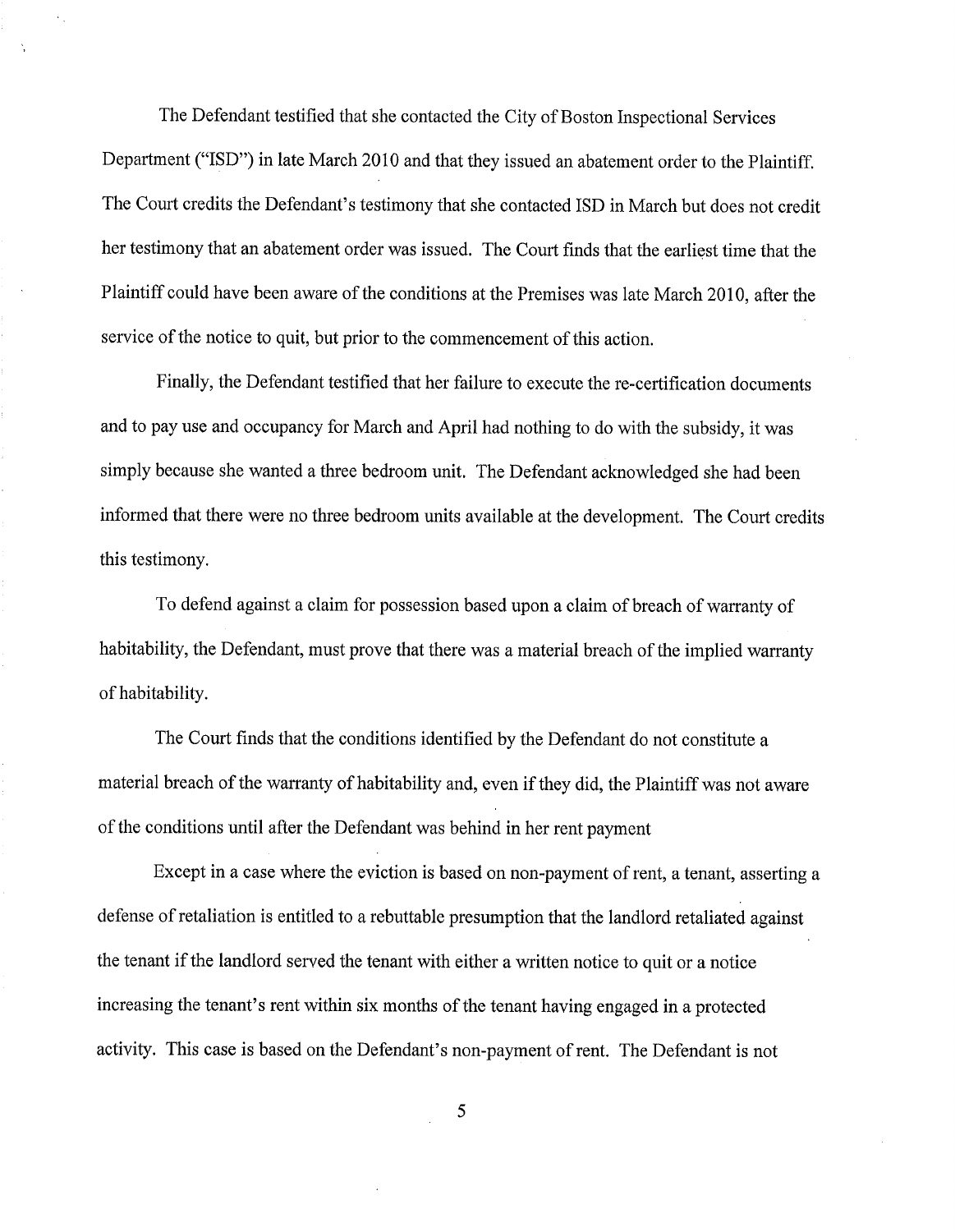entitled to a presumption of retaliation and must support her claim with some evidence of the Plaintiff's motives. The Defendant has failed to present any evidence of retaliation.

The statutory covenant of quiet enjoyment protects a tenant's right to freedom from "serious interferences" with their tenancy -- that is, acts or omissions which substantially impair the character and value of the leased premises. Violation of the statutory covenant of quiet enjoyment requires some degree of fault or forseeability on the part of the landlord. The Defendant has not presented any credible evidence to support her claim that the Plaintiff interfered with her quiet enjoyment at the Premises.

The Court finds that the Defendant has not established a legal defense to the Plaintiff's claim.

At various points during the trial, the Defendant asserted a Motion to Dismiss the Motion to Plaintiff's claim based upon the fact that the notice to quit failed to state the grounds for eviction with sufficient specificity to allow the Defendant to prepare a defense. The Court took the matter under advisement. For the reasons set forth above-the motion is DENIED.

#### ORDER FOR JUDGMENT

Based upon all the credible testimony and evidence presented at trial in light of the governing law, it is ORDERED that

- 1. Judgment enter for the Plaintiff for possession and damages in the amount of \$718.00.
- 2. Execution shall issue in the usual course.